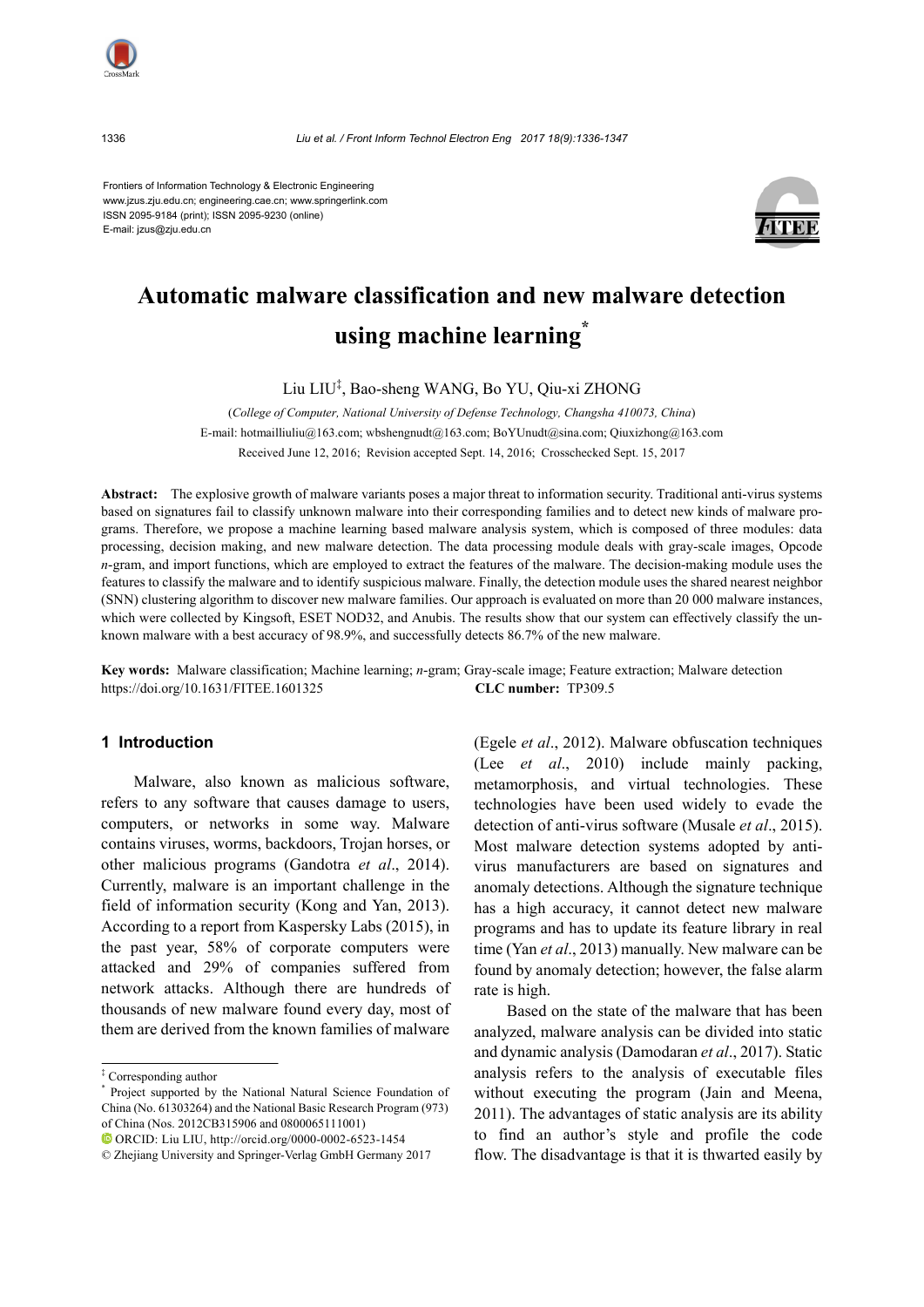obfuscation techniques. Dynamic analysis, on the other hand, enables the observation of the running state of a program in a safe and controlled environment. This approach is able to reflect accurately the behavioral characteristics of the program. It is not affected by encryption, compression, metamorphosis, etc. However, this method spends time not only on debugging a program, but also in tracking and recording the running process of the program. Therefore, dynamic analysis is usually far more inefficient than static analysis. In addition, it is subject to some restrictions in the running environment (Russo and Sabelfeld, 2010). Malware may contain activation conditions; thus, some malicious actions may not be observed correctly.

With the successful application of machine learning in the fields of image processing, speech recognition, and software engineering (Yu *et al*., 2016), machine learning has become an important method for analyzing malware in the last 10 years (Wong and Stamp, 2006; Yao *et al*., 2012; Liu *et al*., 2015). Generally, by machine learning the process for detecting malware can be divided into three steps. First, the features of the execution file, which are extracted by static and dynamic analysis, are mapped into the machine learning input (Shabtai *et al*., 2009). Second, a forecasting model is trained using these features, meaning that a type of higher-level signature is obtained. Finally, the unknown software is predicted. Machine learning is able to probe and discover the intrinsic properties of the software automatically; thus, it can distinguish between benign software and malware (Yan *et al*., 2013; Pascanu *et al*., 2015). Machine learning can also be used to assign an unknown malware to a known family (Tsyganok *et al*., 2012; Kong and Yan, 2013). However, malware authors can easily generate a large quantity and diversity of malware variants using automatic tools. Therefore, we are encouraged to use machine learning to solve the following problems: (1) How to assign variants quickly and effectively to corresponding families? (2) How to detect new malware?

In this study, we propose an incremental malware detection system to classify malware families and to detect new malware. This system is divided into three main parts: feature extraction and selection, decision making, and new malware detection. We have made the following contributions: (1) We propose a feature extraction method based on gray-scale images, Opcode *n*-gram, and import functions. The features are mapped into the feature vector for machine learning. (2) We use an improved information gain to reduce the high-dimensional features. (3) We create a decision-making system to assign the unknown malware to a corresponding family and to screen out suspicious software. The advantage of this system is that it can probe the capabilities of different classifiers. (4) We apply shared nearest neighbor (SNN) to find new malware. Compared with previous clustering methods, SNN is more suitable for dealing with high-dimensional data. (5) We prove through experiments that the accuracy and robustness of ensemble classifiers are better than those of other classifiers.

## **2 Related work**

Lin *et al*. (2015) proposed a method to alleviate the time-consuming training of the model for malware classification. Support vector machines (SVMs) were used to classify malicious software. The high-dimensional aspects of the *n-*gram features were constructed by dynamic analysis. Therefore, they put forward a two-stage dimensionality reduction method. First, they applied term frequency–inverse document frequency (TF-IDF) (Salton and McGill, 1986) to select the important features. Then, they used principal component analysis (PAC) (Jolliffe, 2002) and kernel PCA (KPAC) to extract features to reduce the number of random variables. Multiple groups of experiments showed the effectiveness and efficiency of their method.

Lin and Stamp (2011) explored the vulnerabilities in hidden Markov model (HMM) based malware detection approaches. They created a virusgenerating tool, which can produce metamorphic copies. They also found that some of the copies can evade HMM-based detection. Annachhatre *et al*. (2015) demonstrated a novel method for malware classification. It combines HMMs and an improved *k-*means algorithm. The innovative feature is that seven models of HMMs were generated by four different compilers and handwritten assembly code, as well as two metamorphic malware generators. The seven models were GCC, MinGW, TurboC, Clang,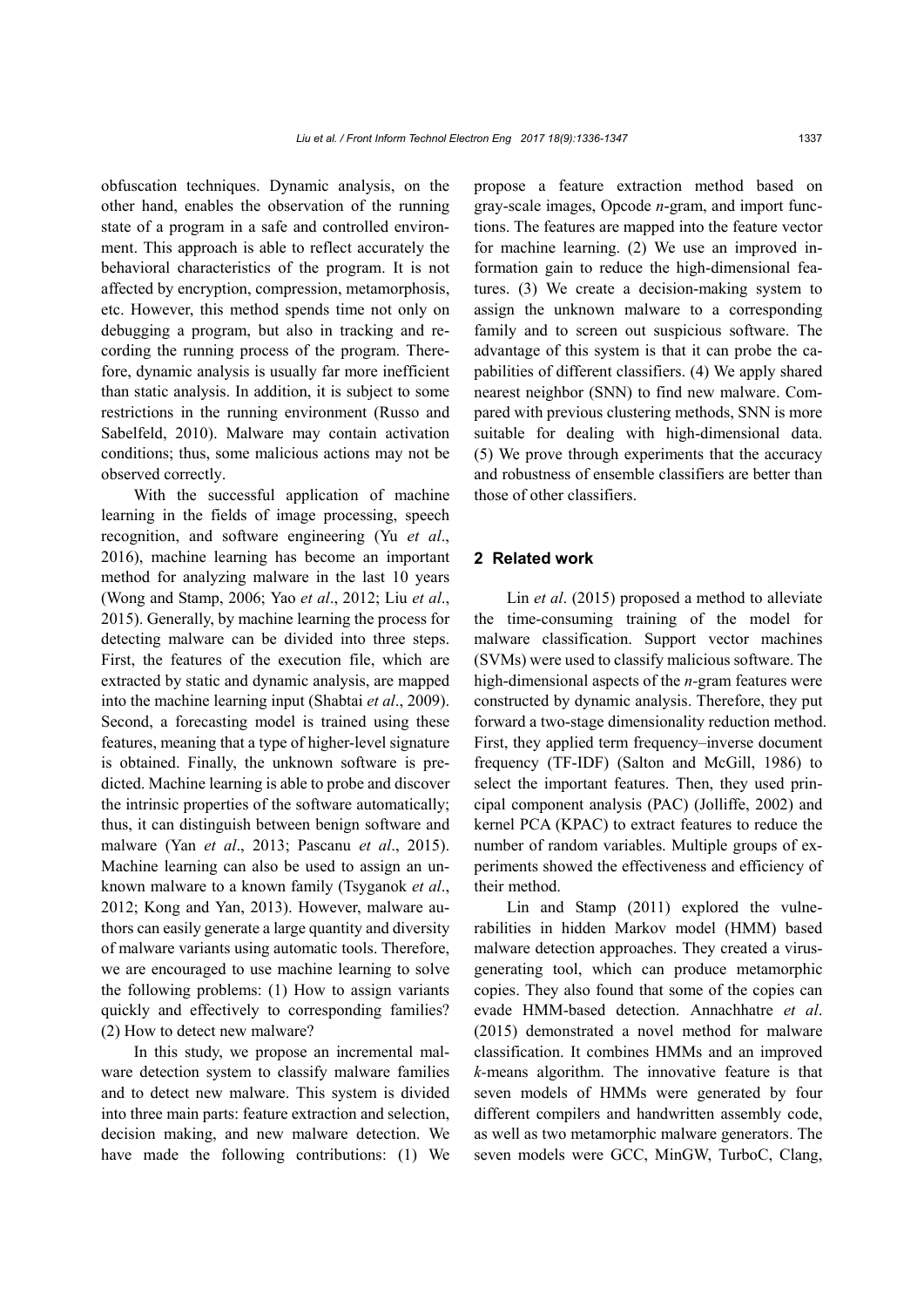TASM, NGVCK, and MWOR. After the models were trained by Opcode sequences, each malware sample received a 7-tuple of scores from the HMM models. A malware sample, which is more similar to the training dataset, should obtain higher scores. Then, the 7 tuples were mapped into the input of *k*-means, which separates the malware samples into clusters. Finally, the experiment results demonstrate that their method is an effective way to automate the classification of malicious code. Visualization techniques have also been applied widely in many fields of computer science. In recent years, these techniques have also been used to analyze malicious code. Han *et al*. (2013) converted binary files into bitmap images. Then, the bitmap image was employed to generate an entropy graph by calculating the entropy values. They used the entropy graph to calculate the similarity of the malware. Nataraj *et al*. (2014) computed the texture features of malware to find similarities using generalized search trees (GIST), which uses a wavelet decomposition of an image. The methods proposed by Han *et al*. (2013) and Nataraj *et al*. (2014) apply different image features, and their classification accuracies are between 0.97 and 0.98. However, the calculation time of the former is less than that of the latter, meaning that the former is more efficient.

Previous studies have proved that Opcode *n-*gram patterns can be used to extract the features of malware effectively (Ding *et al*., 2014; Kapoor and Dhavale, 2016). For example, Ding *et al*. (2014) proposed the control flow graph (CFG) to find all the execution paths that are Opcode sequences. Then, *n*-grams are extracted from the Opcode stream, and used as features which are the top *n*-grams, based on a document frequency score. Kapoor and Dhavale (2016) used a similar approach to extract *n*-gram features. Bi-normal separation is used for feature scaling. Meanwhile, they used information gain and  $\chi^2$  test to select features. Compared with the information gain, a  $\chi^2$  test can not only detect malware, but also achieve an accuracy of muticlassification up to 0.972.

Many methods based on Windows application programming interfaces (APIs) have been proposed (Tian *et al*., 2010; Iwamoto and Wasaki, 2012). They use API to extract knowledge about the behavior of the executable file. Tian *et al*. (2010) used a trace tool called 'HookMe' to collect all the trace reports of the malware. Then, they dealt with all the API call strings and parameters as separate strings. They set a list to store all the strings in all the malware. Moreover, each file receives a feature vector that has the same length as the list. In the vector, '1' denotes that a string is contained in the list and '0' means that a string is not present. Their experiments showed that the random forest (RF) classifier achieves the best result. Iwamoto and Wasaki (2012) created an API-sequence graph for each sample. They compared the graphs to calculate Dice's coefficient, which is employed to classify the samples. Although their accuracy is lower than that reached by Tian *et al.* (2010), their dataset is closer to the real situation.

Cheng *et al*. (2013) applied information retrieval (IR) theory to classify malicious programs. They employed a dynamic analysis method to extract the sequences of API calls and system calls, providing the discriminatory features from different layers. Compared with previous methods, they recorded all parameters of the API calls and system calls stored in documents. Then, TF-IDF weighting and IR theory were applied to describe and retrieve malware families. Experiments showed that the accuracy of their method is better than those of other methods.

Besides dynamic and static analysis methods, hybrid analysis has attracted attention in academia. Roundy and Miller (2010) proposed a new method which integrates static and dynamic techniques to construct control- and data-flow analysis. To detect the obfuscated malware, Islam *et al*. (2013) also integrated two features. Experiments proved that their method has not only a high detection rate, but also a very high robustness.

### **3 Our methods**

## **3.1 System overview**

As shown in Fig. 1, our system can be divided into three parts: data processing, decision making, and clustering. Data processing handles feature extraction and selection. The system uses Opcode *n*-gram, gray-scale images, and the import function to extract malware features. The selection method reduces the dimension of the feature space to prevent a dimension disaster and to improve classifier performance. In the decision-making system, several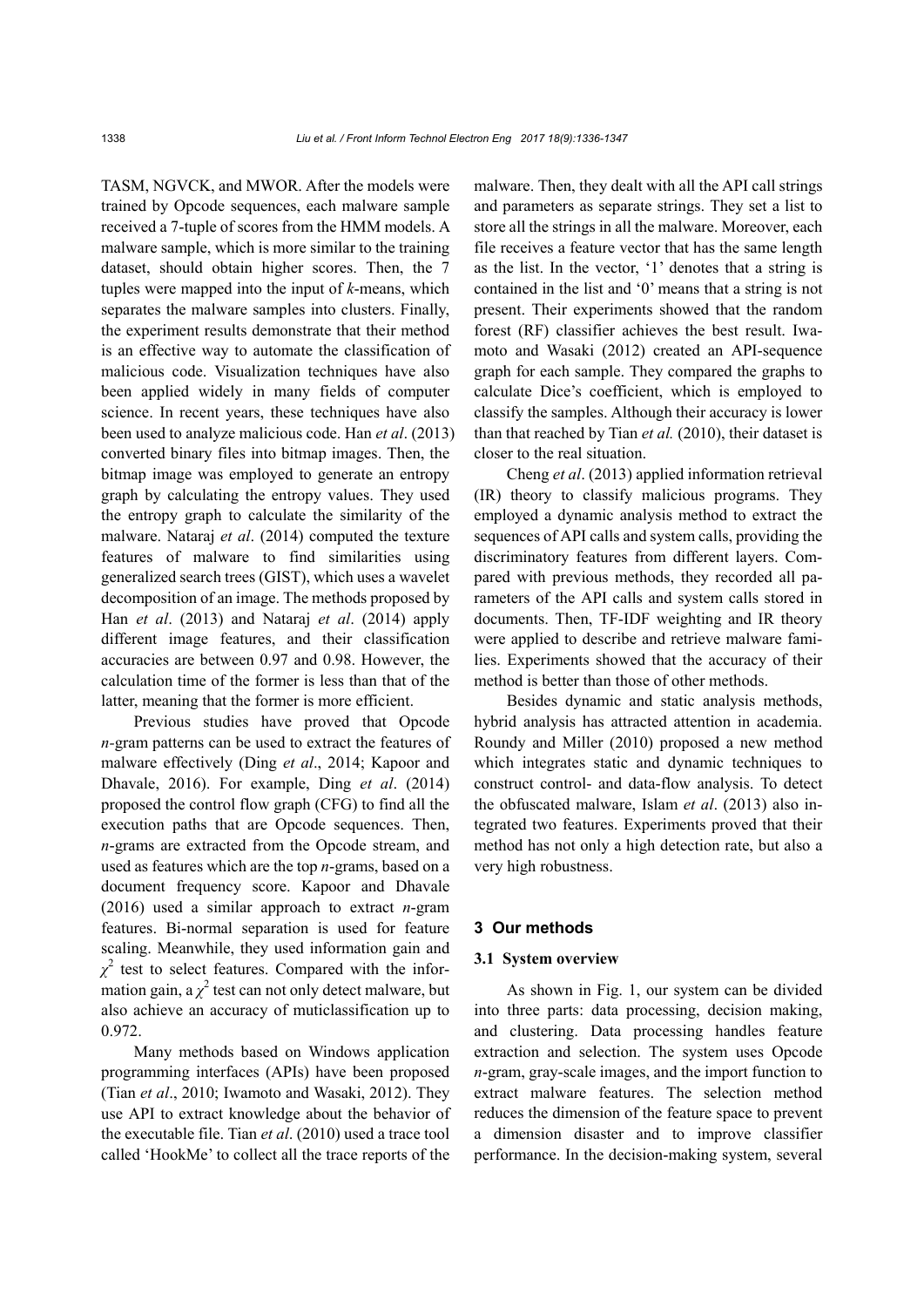

**Fig. 1 Schematic of our system which is composed of three modules: data processing, decision making, and clustering (SNN: shared nearest neighbor)**

classifiers are trained by a large number of instances to predict the unknown samples. Meanwhile, they decide jointly whether the detected samples are questionable. In the clustering phase, the suspicious samples are assigned to their corresponding family. If a sample cannot be clustered as a known malware, it will be stored in the database for the next clustering.

## **3.2 Feature extraction**

Malware classification based on gray-scale imaging is a novel approach. It has been proved an effective static analysis tool (Kancherla and Mukkamala, 2013; Nataraj *et al*., 2014). A gray-scale image is an image that is expressed in gray scale. The brightness of white to black is divided into 256 grades according to a logarithmic relationship. The different physical information from the graphs can cause a corresponding gray-scale difference, and textures confirm the reflection of the gray-scale difference in the visual field. To exploit the texture difference of malware, we first use the interactive disassembler (IDA) to obtain binary files of the malware. Then, we divide the content of the binary files into many small units, each of which contains eight bits and is converted to an unsigned integer in the range of 0–255. In a gray-scale image, 0 and 255 represent black and white, respectively. Finally, the transformed file is mapped to a matrix called the 'gray-scale matrix'. The width of the matrix is usually initialized to  $2^n$ . In our experiments,  $n=8$ .

In Fig. 2, four types of malware belonging to three malware families are converted to gray-scale images. The two types of malware in Figs. 2a and 2b, whose textures are similar, belong to the same family. The malware in Fig. 2c is from family Virus.Win32. Afgan. The malware in Fig. 2d is from family Trojan-Banker.Win32. From Fig. 2, we arrive at the following conclusions: the textures of malware are different for different families, and similar within the same family. However, the matrix is not suitable to be used as our feature expression. To adapt it for further use, the gray-scale matrix is mapped into a 1D vector called a 'gray-scale vector'.



**Fig. 2 Malware textures: (a) and (b) belong to the same family; (c) is from family Virus.Win32.Afgan; (d) is from family Trojan-Banker.Win32**

#### **3.3 Opcode** *n***-gram**

We use IDA Pro to reverse the analysis of malware. IDA Pro is a powerful interactive disassembler that Hex-Rays released (Tian *et al*., 2009; Ye *et al*., 2010). It is not only applied to obtain the assembly file from malware, but also used to identify the function blocks and describe the function flow chart, gain import functions, etc.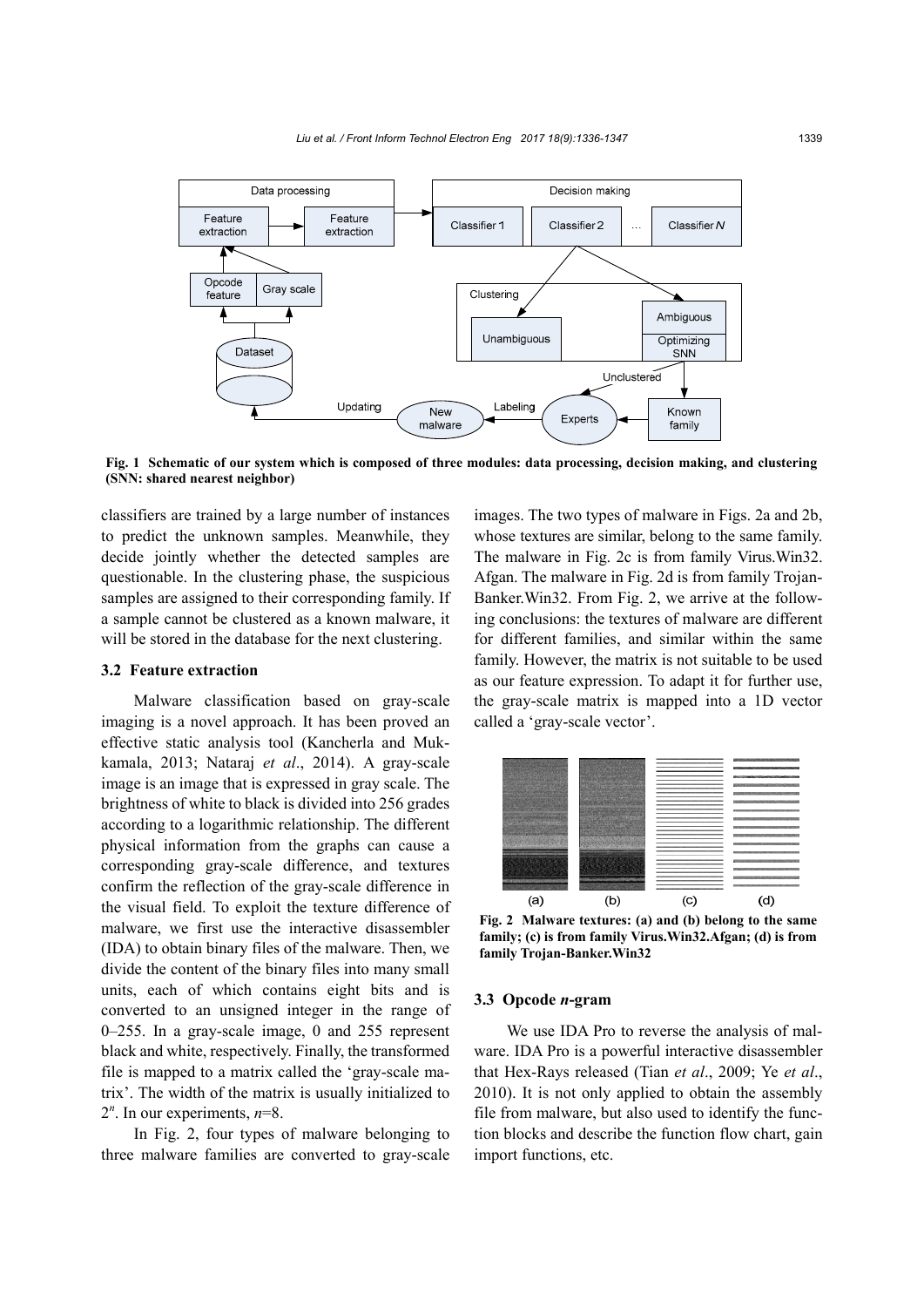## 3.3.1 *n*-gram

In this study, we employ an *n*-gram model to extract Opcode features from a malware program. The model is an effective method for text feature extraction. It is based on the hypothesis that the appearance of the *n* words is related only to the previous *n*−1 words, wherein *n* represents the length of a characteristic sequence. If we have a set that contains *L* Opcodes, the set will be divided into *L*−*n*+1 feature sequences. The model finds feature sequences in a sliding window way. For example, a 3-gram model is employed to obtain feature sequences from {push, call, add, mov, xor, inc, pop}. As shown in Fig. 3, we extract five short sequences, and each sequence includes three Opcodes.



#### 3.3.2 Control flow graph

The programs, written by a high-level language, are composed of conditional judgment, loop statement, call function, etc.; thus, the relationship between the functions is very important in the analysis of the program (Kinable and Kostakis, 2011). Instructions cannot be limited to local relationships. However, they should be put into the program flow. Therefore, we analyze the malware by constructing a CFG. Fig. 4 shows how we construct the CFG of functions using IDA Pro. Functions are a part of VIRUS.Wind32.Afgan.c. To express the function call relationship, we need to count the times each function is called. To describe the program features correctly, we make the function block a basic unit, so we can extract only feature sequences in the block.

### 3.3.3 Opcode 3-gram extraction

We combine CFG with 3-gram to extract the Opcode features of the malware. Fig. 5 describes the process of an Opcode feature extraction. First, we distill a set of Opcodes with the CFG sequentially.



**Fig. 4 Control flow graph**



**Fig. 5 Opcode 3-gram extraction**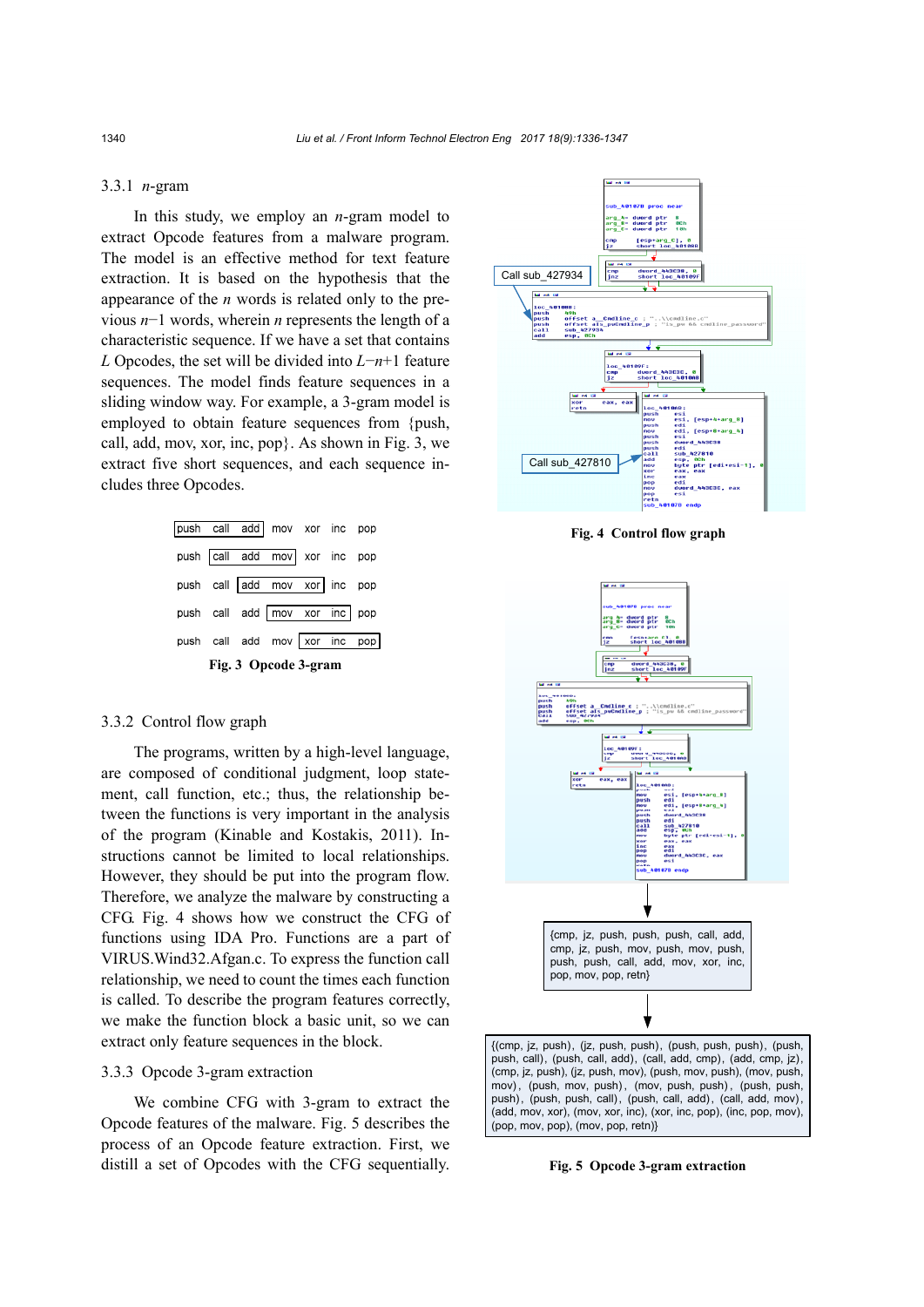The set contains 25 Opcodes. Then we apply 3-gram to extract 23 feature sequences. There are two functions named 'sub\_427934' and 'sub\_427810', which are called in sub\_40107B. The counters are added to a unit automatically. This means that a function is called *m* times, and its characteristic sequences will be counted *m* times.

#### **3.4 Import functions**

Import functions for a program are contained mainly in dynamic link libraries. If a malware program hopes to achieve a specific function, it needs to call a specific library function. For example, wsock32.dl can perform the relevant network task, and Kernel32.dll contains access and memory operations, files, hardware, and other functions. Advapi32.dll provides functions which can access core Windows components. Thus, the information for these import functions can help us analyze the malware's purpose. Therefore, we count the times each DLL appears in the import functions, and the statistical values will be a part of the malware features. Fig. 6 shows the import functions for VIRUS.Wind32. Afgan.c, where the 'Name' column contains names of the call functions, and the 'Library' column is the dynamic link library (DLL) of the corresponding function. The frequency of each import function will be an important part of malware features.

|    | <b>Address</b>   | Or Name |                        | Library         |
|----|------------------|---------|------------------------|-----------------|
|    | 00000000006B777C |         | <b>ExitProcess</b>     | KERNEL32        |
|    | 00000000006B7778 |         | GetProcAddress         | <b>KERNEL32</b> |
|    | 00000000006B7774 |         | LoadLibraryA           | <b>KERNEL32</b> |
|    | 00000000006B7784 |         | RegCloseKey            | advapi32        |
|    | 00000000006B778C |         | <b>ImageList Add</b>   | comctl32        |
|    | 00000000006B7794 |         | ChooseFontA            | comdlg32        |
|    | 00000000006B779C |         | SaveDC                 | gdi32           |
|    | 00000000006B77A4 |         | IsEqualGUID            | ole32           |
|    | 00000000006B77AC |         | VariantCopy            | oleaut32        |
|    | 00000000006B77B4 |         | OleCreatePropertyFrame | olepro32        |
|    | 00000000006B77BC |         | <b>AMGetErrorTextA</b> | quartz          |
|    | 00000000006B77C4 |         | DragFinish             | shell32         |
|    | 00000000006B77CC | GetDC   |                        | user32          |
|    | 00000000006B77D4 |         | <b>VerQueryValueA</b>  | version         |
|    | 00000000006B77DC |         | mixerOpen              | winmm           |
| Ñ٤ | 00000000006B77E4 |         | OpenPrinterA           | winspool        |
| ۴ī | 00000000006B77EC | send    |                        | wsock32         |

**Fig. 6 Import functions**

## **3.5 Feature selection**

It is important to choose features that have the ability to distinguish malware families. The features are extracted by the *n*-gram model as highdimensional data. To improve classification accuracy and reduce time consumption, a novel method is applied to reduce the dimensionality of the data. To

assist in the description, we review a few concepts.  $Y=$ {0, 1, ...} represents the label of the malware family.  $s_i$  refers to the feature sequence. The frequency of the sequence is

$$
f(s_i) = \operatorname{sum}(s_i \mid y_j) / \sum_{i \le n_j} \operatorname{sum}(s_i \mid y_j), \qquad (1)
$$

where  $sum(s_i|y_i)$  denotes the quantity of the sequence belonging to family  $y_i$ , and  $F(s_i)$  is the frequency of the sequence in *Y*:

$$
F(s_i) = \frac{\sum_{j \le n} \text{sum}(s_i \mid y_j)}{\sum_{j \le n} \sum_{i \le n_j} \text{sum}(s_i \mid y_j)}.
$$
 (2)

The information gain of the sequence is

$$
I_{\rm w}(S;Y) = \sum_{y_i \in Y} \sum_{s_i \in S} p(s_i y_i) \log \frac{p(s_i, y_i)}{p(s_i) \cdot p(y_i)}.
$$
 (3)

 $p(s_i, y)$  stands for the joint probability distribution of  $s_i$ and *y*, and  $p(s_i)$  and  $p(y)$  are the marginal probability distribution functions of *S* and *Y*, respectively. The information gain is used to measure the ability of a sequence to distinguish the malware. We employ a two-step strategy to reduce the dimensionality.

If feature *si* satisfies condition |1−*F*(*si*)/*fj*(*si*)|≤*ζ*, *si* is deleted. This shows that the feature does not have the ability to discriminate the malware family. Define a new information gain as

$$
I_{\rm w}(S;Y) = \frac{1}{F(S)} \sum_{y_i \in Y} \sum_{s_i \in Y} p(s_i, y_i) \log \frac{p(s_i, y_i)}{p(s_i) \cdot p(y_i)}.
$$
 (4)

The expression has a weight term. This term is aimed at enhancing the importance of certain features that have low frequency and high discrimination. By calculating the information gain, we retain 500 features with larger values.

## **4 Decision-making system**

We propose a decision-making system to capture suspicious software, which may belong to a known family or be a new malware program. This system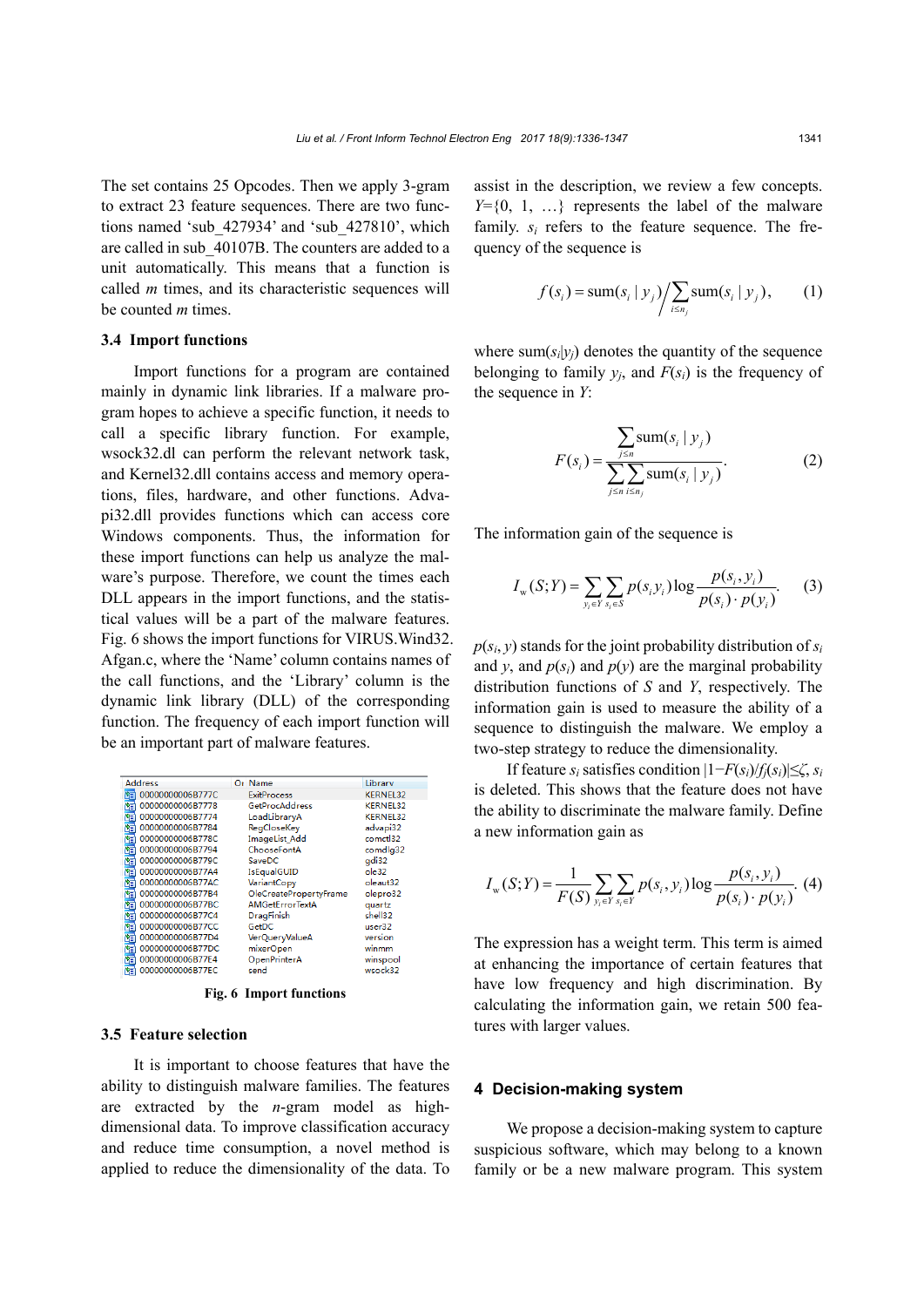determines the label of a sample through integrating results of multiple classifiers. Compared with previous ensemble systems (Hu *et al*., 2007; Tao *et al*., 2013), we design a weight vector for each classifier. The weight vector contains *n* weight values, where *n* denotes the quantity of the sample family. In Fig. 7, there are *N* classifiers and *N* weight vectors. Each classifier is trained by a training set, which is sampled by Bootstrap. Testing set  $T_1$  is used to verify the capability of each classifier. The capability is not only to gain a higher accuracy rate, but also to classify the special family precisely. Different classifiers may have different effects on different families. Therefore, each classifier is able to provide a higher degree of confidence for the specific classification results.



**Fig. 7 Decision-making system**

Fig. 8 refers to weight vectors. *C* and *F* represent the classifier and the sample family, respectively, *W*  indicates the ability of classifier  $C_i$  to identify family  $F_j$ , and  $W_{ij}$ =TP/ $N_j$ , where TP is the number of samples that are classified correctly into  $F_j$ , and  $N_j$  is the quantity of samples included in  $F_i$ . In the voting phase, the system combines all  $W_{ij}$ 's to decide the result. The voting result is  $R = W_{\text{max}} - \sum_{l \neq \text{max}} W_l$ ,  $R = W_{\text{max}} - \sum W$  $= W_{\text{max}} - \sum_{l \neq \text{max}} W_l$ , where

$$
W_1 = \sum_{j=1}^{N} a \cdot W_{ij}
$$
,  $W_{\text{max}} = \max(W_1)$ , and  $l \in [1, N]$ .

When  $l=i$ ,  $a=1$ ; otherwise,  $a=0$ . If the result satisfies  $|R \geq \eta$ , the sample belongs to the target label; otherwise, it is a suspicious malware. Threshold  $\eta$  is chosen based on our experience.



**Fig. 8** Weight table, where  $C_i$  and  $F_j$  represent the classifier and the sample family, respectively, and  $W_{ij}$  indicates the ability of classifier  $C_i$  to identify family  $\overline{F}_i$  (*i*=1,  $2, \ldots, N; j=1, 2, \ldots, n$ 

#### **5 Shared nearest neighbor**

Although we have designed an effective method that can reduce attributes, there are still thousands of dimensions. The performance of classical clusters is low in the high-dimensional space, because the Euclidean distance fails in the high-dimensional space, and the triangle inequality does not hold (Jarvis and Patrick, 1973). Consider the similarities of the three samples listed in Table 1.

**Table 1 Similarities of three samples**

| Sample $A_1$ $A_2$ $A_3$ $A_4$ $A_5$ $A_6$ $A_7$ $A_8$ $A_9$ $A_{10}$ |  |  |  |  |  |
|-----------------------------------------------------------------------|--|--|--|--|--|
| $P_1$ 1 1 0 0 0 0 0 0 0 0                                             |  |  |  |  |  |
| $P_2$ 0 0 0 0 0 0 0 0 1 1                                             |  |  |  |  |  |
| $P_3$ 0 0 0 0 1 1 1 1 1 1                                             |  |  |  |  |  |

We calculate the Euclidean distance:  $D(P_1)$ , *P*<sub>2</sub>)=2, *D*(*P*<sub>2</sub>, *P*<sub>3</sub>)=2, and *D*(*P*<sub>1</sub>, *P*<sub>3</sub>)= $\sqrt{6}$ . Two conclusions can be obtained: (1)  $P_1$  and  $P_3$  have the same similarity for  $P_2$ ; i.e., they have the same distance to  $P_2$ . (2)  $P_1$  and  $P_3$  are close to  $P_2$ ; thus,  $P_1$  is close to  $P_3$ . Assume that these three points are malware samples. If the attribute value is not zero, it is contained in this sample. Table 1 demonstrates that  $P_1$  and  $P_2$  have no common properties, while  $P_2$  and  $P_3$  have two shared properties. This explains why the Euclidean distance does not exactly depict the similarity of the samples in a high-dimensional space.

In view of the above problems, we adopt the SNN method, which has good performance in the high-dimensional space. The method was first proposed by Jarvis and Patrick (1973). The similarity of two points is defined in that they jointly have a large neighborhood *C* which includes at least *k* points. The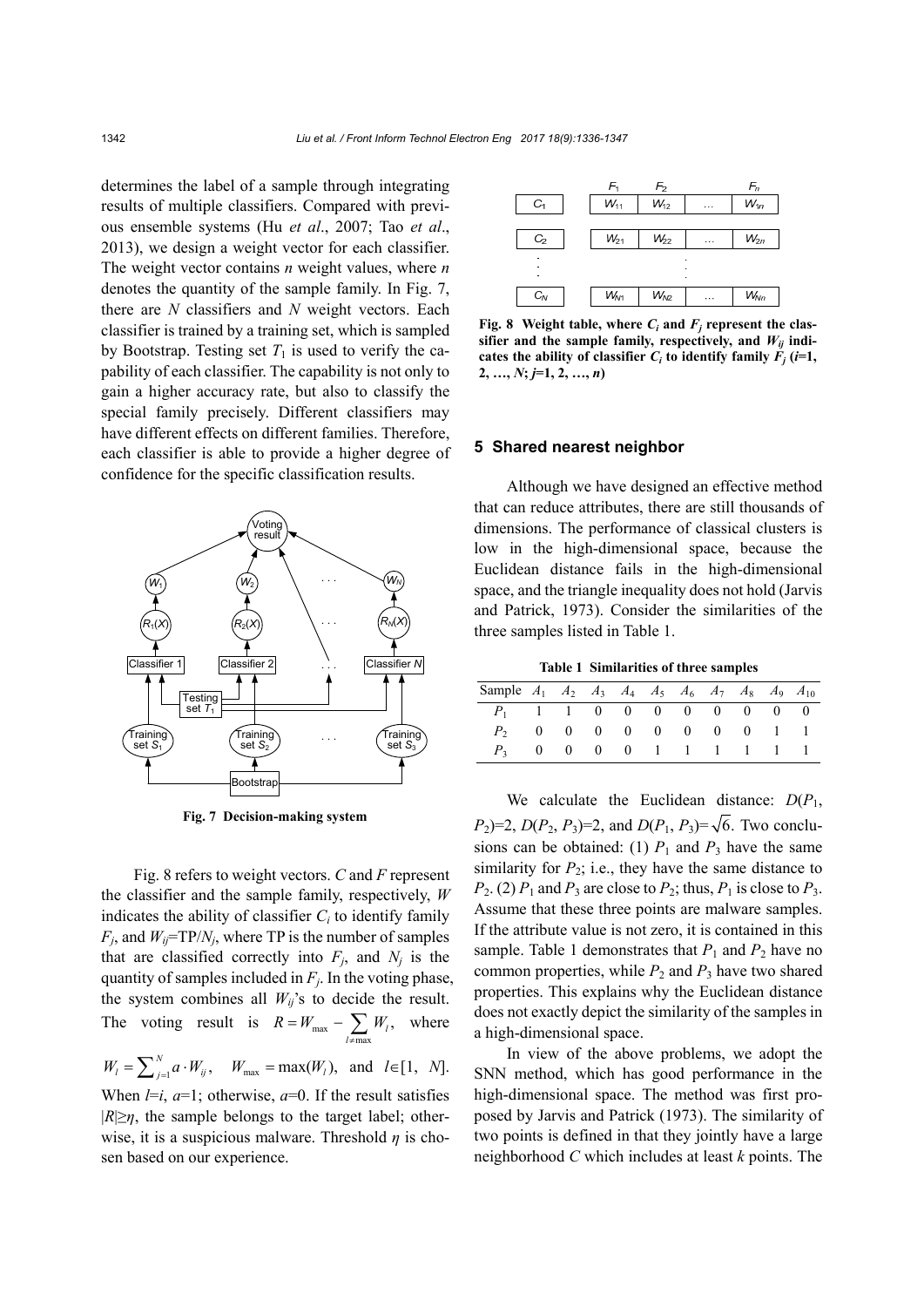advantage of this method is that it is able to cluster points with different densities. As shown in Fig. 9, circles of different sizes describe the clustering with different densities.



**Fig. 9 Clustering with five neighborhoods of each point**

The position relationship *M* between two points is stored in each row of a similarity matrix.  $M(A, B)=1$ denotes that point *B* is the closest to point *A*. Each row saves only *k* minimum values, and other values are set to 0. The matrix is used to construct the *K*-nearest neighbor (*K*-NN) graph. In Fig. 10, points *O* and *P* are noise or outliers, which, however, are not separated by the graph. To address the problem, the link strength is calculated by

$$
str(O, P) = \sum (k + 1 - m) \cdot (k + 1 - n). \tag{5}
$$

If the strength of a point is less than the special threshold, all of its edges are removed. In Fig. 10, points *O* and *P* are classified as outliers. Ertoz *et al*. (2002) adopted the link strength to select the core points that have larger link strength in each clustering. In each clustering, a point is either one of the core points or connected to the core points.



**Fig. 10 Near neighbor graph (a) and weighted shared near neighbor graph (b)**

The SNN model can be described as follows: (1) calculate the similarity matrix; (2) construct the *K*-NN graph; (3) compute the link strength and set the threshold to find the noises and outliers with a low strength; (4) select the core points that have a high strength; (5) assign a new point to the clustering, or mark it as an outlier.

## **6 Experiment**

#### **6.1 Dataset**

A large amount of malware information has been collected using ESET NOD32, VX Heavens, and Threat Trace Security from our campus network. We capture 21 740 malware instances which belong to nine families (viruses, worms, Trojan horses, backdoors, etc.). They are detected mainly from Windows 7. The data set is divided into a training set and a test set which have 19 740 and 2000 samples, respectively. IDA Pro transforms each malware instance into a binary file and assembly file. The features of each malware program are extracted in the third part of our method. We use the Oracle database, Python 2.7, and Scikit-learn, where Scikit-learn is the machine learning module for Python containing most of the classification algorithms. In the experiments, the RF, *K*-NN, gradient-boosting (GB), Naïve Bayes (NB), logistic regression (LR), SVM-poly (SP), and decision tree (DT) algorithms are used.

#### **6.2 Classification**

## 6.2.1 *n*-gram (*n*=2, 3, …, 9)

*n*-gram is an efficient method for text feature extraction, where *n* denotes the length of the feature sequence. The length determines the performance of the algorithm. Therefore, we employ nine different lengths to abstract features, which are applied in seven classification algorithms. As shown in Table 2, the accuracies of all the algorithms show that the one that uses *n*-gram  $(n=2, 3)$  is the best. We find that the performance of classifiers may be worse when employing *n*-gram  $(n>4)$ .

## 6.2.2 Combination of three features

We have an integration feature that combines the gray-scale image, *n*-gram (*n*=3), and the frequencies of import functions. Table 3 shows the results of seven classifiers based on different feature extraction methods. RF and GB algorithms have the best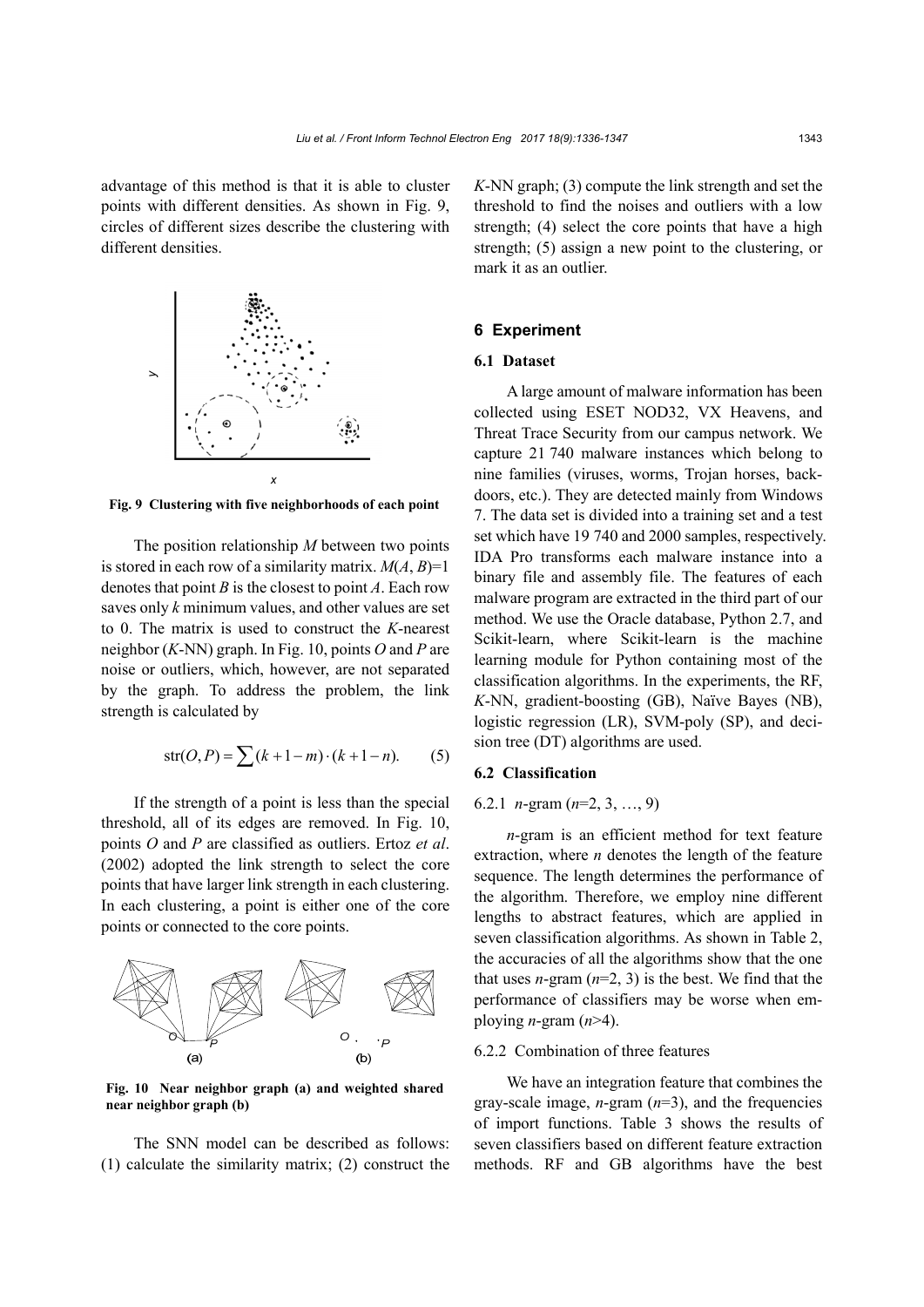| Classifier | Accuracy  |          |        |        |        |        |        |        |         |  |  |  |
|------------|-----------|----------|--------|--------|--------|--------|--------|--------|---------|--|--|--|
|            | $2$ -gram | $3-gram$ | 4-gram | 5-gram | 6-gram | 7-gram | 8-gram | 9-gram | Average |  |  |  |
| RF         | 0.928     | 0.947    | 0.936  | 0.925  | 0.922  | 0.883  | 0.878  | 0.769  | 0.899   |  |  |  |
| $K-NN$     | 0.883     | 0.881    | 0.850  | 0.811  | 0.797  | 0.781  | 0.742  | 0.706  | 0.806   |  |  |  |
| GВ         | 0.925     | 0.928    | 0.914  | 0.911  | 0.900  | 0.878  | 0.858  | 0.794  | 0.889   |  |  |  |
| NΒ         | 0.725     | 0.747    | 0.714  | 0.719  | 0.675  | 0.686  | 0.669  | 0.622  | 0.695   |  |  |  |
| LR         | 0.900     | 0.900    | 0.892  | 0.856  | 0.867  | 0.831  | 0.786  | 0.744  | 0.847   |  |  |  |
| <b>SP</b>  | 0.819     | 0.803    | 0.792  | 0.733  | 0.689  | 0.667  | 0.639  | 0.553  | 0.712   |  |  |  |
| DT         | 0.738     | 0.767    | 0.743  | 0.645  | 0.677  | 0.638  | 0.629  | 0.602  | 0.680   |  |  |  |
| Average    | 0.845     | 0.853    | 0.834  | 0.800  | 0.790  | 0.766  | 0.743  | 0.684  | 0.790   |  |  |  |

**Table 2 The** *n***-gram comparisons among different classifiers** 

RF: random forest; *K*-NN: *K*-nearest neighbor; GB: gradient-boosting; NB: Naïve Bayes; LR: logistic regression; SP: support vector machine-poly; DT: decision tree

performance. In addition, they represent ensemble learning. RF is made up of many DTs, but its average performance is 7.4% higher than that of DT. Specifically, in applying the 3-gram, its accuracy is 16.7% higher than that of DT. The reason is that ensemble learning is able to improve the classification ability of a single classifier by integrating multiple weak classifiers (Zhou *et al*., 2002). Our experiments prove that the gray-scale image is the Opcode *n*-gram, and the accuracy of the combined method is higher than those of the others. In Fig. 11, we find that the performances of NB and DT achieve the greatest improvement.

**Table 3 Accuracy rates of different features based on different classifiers** 

| Classifier | Accuracy |        |          |         |  |  |  |  |  |
|------------|----------|--------|----------|---------|--|--|--|--|--|
|            | Image    | 3-gram | Combined | Average |  |  |  |  |  |
| RF         | 0.958    | 0.936  | 0.989    | 0.961   |  |  |  |  |  |
| K-NN       | 0.872    | 0.831  | 0.881    | 0.861   |  |  |  |  |  |
| <b>GBC</b> | 0.961    | 0.922  | 0.975    | 0.953   |  |  |  |  |  |
| NB         | 0.775    | 0.772  | 0.953    | 0.833   |  |  |  |  |  |
| LR         | 0.928    | 0.872  | 0.958    | 0.919   |  |  |  |  |  |
| <b>SP</b>  | 0.936    | 0.800  | 0.969    | 0.902   |  |  |  |  |  |
| DT         | 0.917    | 0.769  | 0.975    | 0.887   |  |  |  |  |  |
| Average    | 0.907    | 0.843  | 0.957    |         |  |  |  |  |  |

RF: random forest; *K*-NN: *K*-nearest neighbor; GB: gradientboosting; NB: Naïve Bayes; LR: logistic regression; SP: support vector machine-poly; DT: decision tree

To evaluate our method effectively, we present a comparison with that proposed by Nataraj *et al*. (2014). We use the LMgist module (Oliva and Torralba, 2001) based on Matlab R2012b to extract the GIST feature from our gray-scale images. We use seven classifiers to test its accuracy for malware classification. The results show that the average accuracy is 0.914, and the best accuracy is 0.965 based on RF. Although their method is better than the gray-scale method, the accuracy of our combined method is 4.3% higher than that of their method. Opcode *n*-gram is similar to the method proposed by Ding *et al*. (2014). Our experiments show that when *n* is equal to three, our combined method achieves a best accuracy of 0.853.



**Fig. 11 Improved accuracies of different classifiers**  RF: random forest; *K*-NN: *K*-nearest neighbor; GB: gradient-boosting; NB: Naïve Bayes; LR: logistic regression;

## **6.3 New malware**

In this experiment, our dataset is divided into known and unknown malware. Assume that the unknown malware is regarded as a new family belonging to the Trojan family. Then, the classifiers are trained using the known malware. The test results of these classifiers are shown in Table 4, where each element represents the accuracy of a classifier on a particular family. The expression for accuracy is  $TP/N_i$ .

To discover new malware, we construct a decision-making system which is composed of multiple classifiers. Because the performance of classifiers is different, they have different effects on the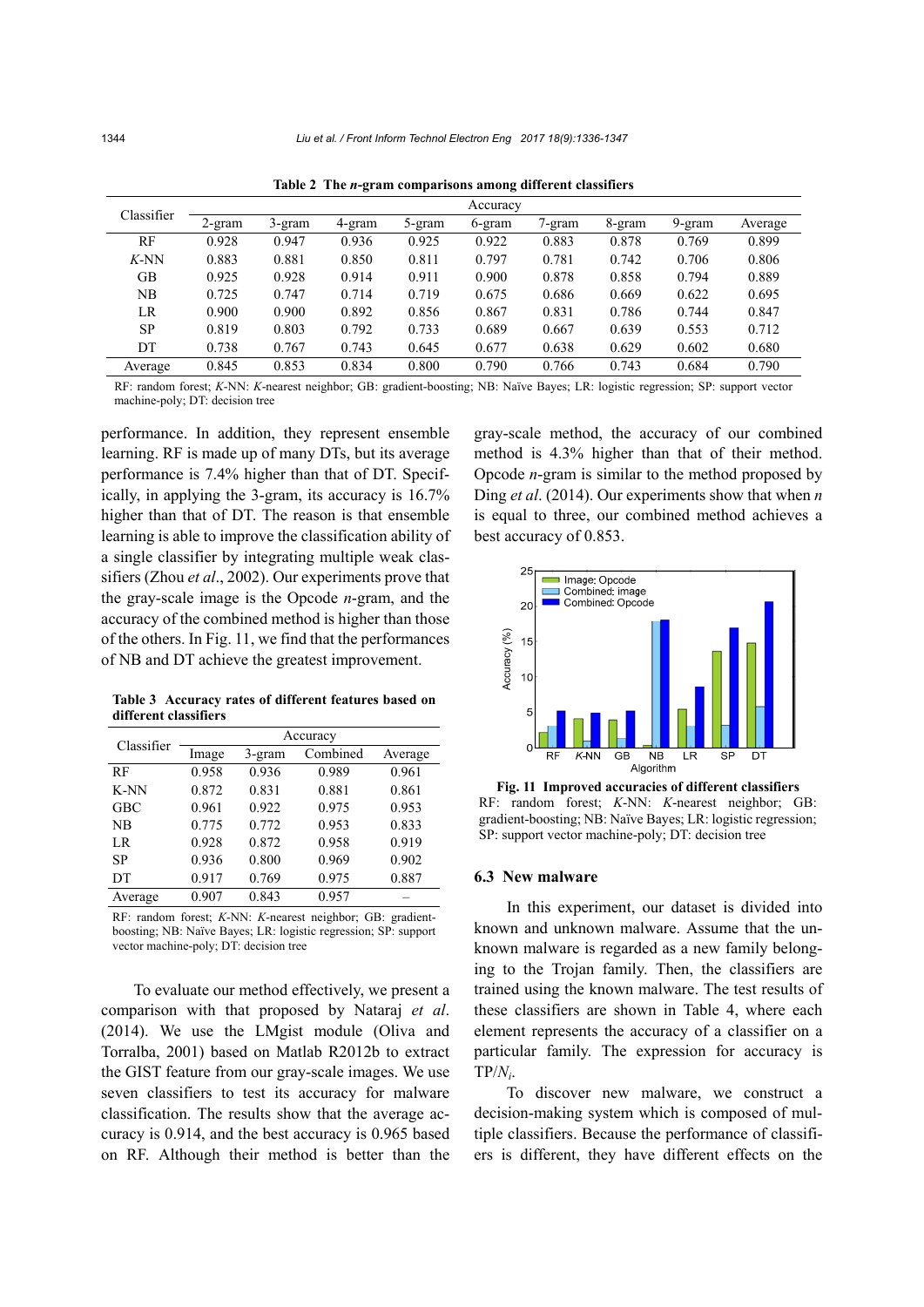result of the decision. Therefore, a scoring method is used to combine the different results of the classifiers.

In the experiment, we use  $S = \{S_1, S_2, ..., S_{10}, ...,$  $S_N$ } as the sample set, where  $S' = \{S_1, S_2, ..., S_{10}\}$ belongs to the new malware and the other samples belong to the known families. We train seven models to validate the samples. For example, the labels for *S*′ are {(4, 4, 1, 8, 1, 4, 5, 1, 1, 4), (5, 6, 2, 4, 4, 4, 1, 6, 1, 4), (5, 4, 4, 5, 6, 4, 4, 4, 1, 6), (8, 1, 1, 1, 8, 1, 8, 1, 1, 1),  $(1, 4, 5, 6, 5, 8, 5, 8, 5, 5), (6, 1, 6, 2, 2, 6, 2, 2, 2, 6),$  $(8, 5, 1, 7, 5, 4, 1, 5, 6, 7)$ , where label $(S_i) = \{s_{i1}, s_{i2}, \ldots, s_{i1}, s_{i2}, \ldots, s_{i n}\}$  $s_{i10}$ . Then, we employ the scoring method to calculate the scoring table of labels. Table 5 is the scoring table, which denotes the weights of classifiers for the decision results.

In the decision phase, we select the target label which has the most votes. If the result of sample  $S_i$ satisfies  $|R_i| \geq 0.16$ ,  $S_i$  belongs to the target label. If  $|R_i|$ <0.16,  $S_i$  is the suspicious malware. By calculating  $|R_i|$ , 10 samples are the suspicious malware. We employ the SNN method to cluster the suspicious malware. In Fig. 12, the suspicious samples are considered to be outliers. The samples are too far away from the core points to be clustered. Moreover, there are few outliers to form a new group. Then, these samples are stored in the database.

We reselect 900 samples which contain nine labeled samples. The samples include 810 known samples and 90 new samples which are from the same family as the suspicious samples. The results of the experiment are shown in Fig. 13. A new group appears in the lower right corner of the figure. The group is composed of 78 samples from the unknown malware. There are 12 samples assigned wrongly to other categories. Therefore, the accuracy of this experiment is 0.867.



**Fig. 12 Unknown malware detection with eight estimated clusters**

| Classifier | Accuracy |                |       |       |       |       |       |       |         |  |  |  |
|------------|----------|----------------|-------|-------|-------|-------|-------|-------|---------|--|--|--|
|            | $F_1$    | F <sub>2</sub> | $F_3$ | $F_4$ | $F_5$ | $F_6$ | $F_7$ | $F_8$ | $F_{9}$ |  |  |  |
| RF         | 1.00     | 00.1           | 1.00  | 1.00  | 00.   | 0.97  | 0.98  | 1.00  | 0.96    |  |  |  |
| K-NN       | 0.74     | 1.00           | 0.96  | 0.89  | 0.63  | 0.85  | 1.00  | 1.00  | 0.92    |  |  |  |
| GВ         | 1.00     | 1.00           | 1.00  | 0.96  | 0.94  | 0.97  | 0.97  | 0.96  | 1.00    |  |  |  |
| NB         | 1.00     | 0.00           | 0.95  | 1.00  | 0.86  | 0.88  | 0.95  | 1.00  | 0.95    |  |  |  |
| LR         | 0.97     | 0.98           | 0.98  | 1.00  | 0.89  | 0.86  | 1.00  | 0.97  | 0.97    |  |  |  |
| <b>SP</b>  | 1.00     | 1.00           | 1.00  | 0.96  | 0.93  | 0.89  | 1.00  | 1.00  | 0.97    |  |  |  |
| DT         | 1.00     | 1.00           | 1.00  | 0.96  | 0.90  | 0.87  | 1.00  | 1.00  | 0.98    |  |  |  |

**Table 4 Accuracies of different classifiers on different malware families** 

| Table 5 Scoring table |       |          |       |       |       |       |       |       |       |          |  |  |
|-----------------------|-------|----------|-------|-------|-------|-------|-------|-------|-------|----------|--|--|
| Classifier            |       | Accuracy |       |       |       |       |       |       |       |          |  |  |
|                       | $S_1$ | $S_2$    | $S_3$ | $S_4$ | $S_5$ | $S_6$ | $S_7$ | $S_8$ | $S_9$ | $S_{10}$ |  |  |
| RF                    | 0.149 | 0.149    | 0.146 | 0.149 | 0.150 | 0.150 | 0.152 | 0.150 | 0.154 | 0.151    |  |  |
| K-NN                  | 0.126 | 0.127    | 0.146 | 0.133 | 0.134 | 0.133 | 0.112 | 0.126 | 0.113 | 0.134    |  |  |
| GB                    | 0.144 | 0.143    | 0.140 | 0.142 | 0.146 | 0.144 | 0.146 | 0.144 | 0.154 | 0.146    |  |  |
| NB                    | 0.140 | 0.149    | 0.146 | 0.149 | 0.150 | 0.150 | 0.152 | 0.150 | 0.154 | 0.150    |  |  |
| LR.                   | 0.146 | 0.149    | 0.130 | 0.129 | 0.134 | 0.146 | 0.134 | 0.145 | 0.137 | 0.134    |  |  |
| <b>SP</b>             | 0.149 | 0.149    | 0.146 | 0.149 | 0.150 | 0.133 | 0.152 | 0.150 | 0.154 | 0.134    |  |  |
| DT                    | 0.146 | 0.134    | 0.146 | 0.149 | 0.136 | 0.144 | 0.152 | 0.135 | 0.134 | 0.151    |  |  |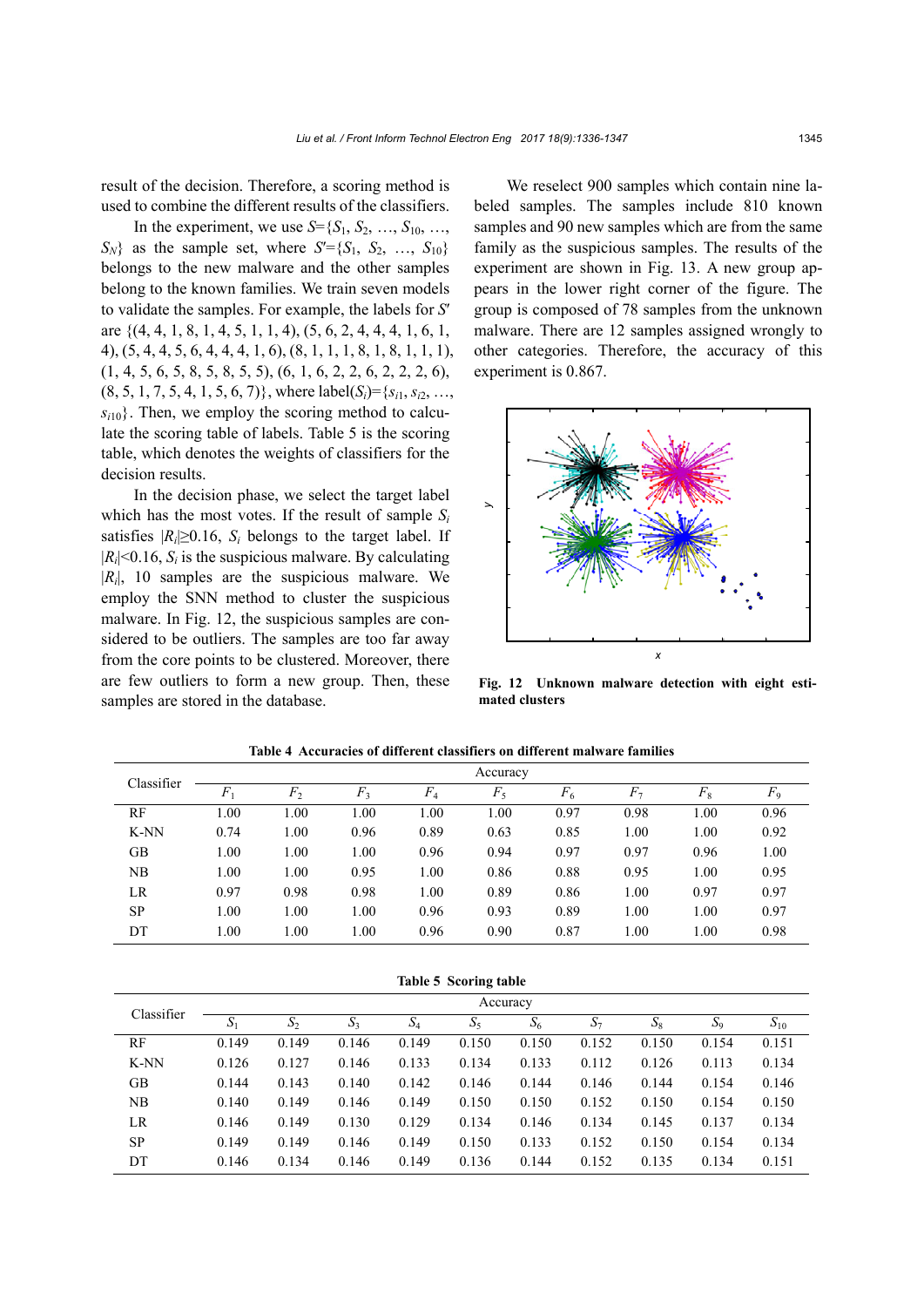

**Fig. 13 Unknown malware clustering with nine estimated clusters**

## **7 Conclusions**

The system is composed mainly of three parts: data processing, decision making, and clustering. The system can detect accurately not only known malware, but also unknown malware. In the data processing phase, we presented a combined feature extraction method, which is based on a gray-scale image, Opcode *n*-gram, and the import function. The method uses the texture of the malware to effectively describe the features of the different programs. In the decisionmaking system, we proposed a decision-making system applied to find the suspicious malware. Due to the high dimensionality of the malware, SNN is used to cluster the samples. Finally, experiment results showed that our system not only improves the accuracy of malware classification effectively, but also discovers new malware effectively.

## **References**

Annachhatre, C., Austin, T.H., Stamp, M., 2015. Hidden Markov models for malware classification. *J*. *Comput*. *Virol*. *Hack*. *Tech*., **11**(2):59-73. https://doi.org/10.1007/s11416-014-0215-x

Cheng, J.Y.C., Tsai, T.S., Yang, C.S., 2013. An information

- retrieval approach for malware classification based on Windows API calls. Int. Conf. on Machine Learning and Cybernetics, p.1678-1683. https://doi.org/10.1109/ICMLC.2013.6890868
- Damodaran, A., di Troia, F., Visaggio, C.A., *et al*., 2017. A comparison of static, dynamic, and hybrid analysis for malware detection. *J*. *Comput*. *Virol*. *Hack*. *Tech*., **13**(1):
- 1-12. https://doi.org/10.1007/s11416-015-0261-z Ding, Y.X., Dai, W., Yan, S.L., *et al*., 2014. Control flow-
- based Opcode behavior analysis for malware detection.

*Comput*. *Secur*., **44**:65-74.

https://doi.org/10.1016/j.cose.2014.04.003

- Egele, M., Scholte, T., Kirda, E., *et al*., 2012. A survey on automated dynamic malware-analysis techniques and tools. *ACM Comput*. *Surv*., **44**(2): Article 6. https://doi.org/10.1145/2089125.2089126
- Ertoz, L., Steinbach, M., Kumar, V., 2002. A new shared nearest neighbor clustering algorithm and its applications. Workshop on Clustering High Dimensional Data and Its Applications at the 2nd SIAM Int. Conf. on Data Mining, p.105-115.
- Gandotra, E., Bansal, D., Sofat, S., 2014. Malware analysis and classification: a survey. *J*. *Inform*. *Secur*., **5**(2):44440. https://doi.org/10.4236/jis.2014.52006
- Han, K.S., Lim, J.H., Im, E.G., 2013. Malware analysis method using visualization of binary files. Proc. on Research in Adaptive and Convergent Systems, p.317-321. https://doi.org/10.1145/2513228.2513294
- Hu, Q.H., Yu, D.R., Xie, Z.X., *et al*., 2007. EROS: ensemble rough subspaces. *Patt*. *Recogn*., **40**(12):3728-3739. https://doi.org/10.1016/j.patcog.2007.04.022
- Islam, R., Tian, R.H., Batten, L.M., *et al*., 2013. Classification of malware based on integrated static and dynamic features. *J*. *Netw. Comput*. *Appl*., **36**(2):646-656. https://doi.org/10.1016/j.jnca.2012.10.004
- Iwamoto, K., Wasaki, K., 2012. Malware classification based on extracted API sequences using static analysis. Proc. Asian Internet Engineering Conf., p.31-38. https://doi.org/10.1145/2402599.2402604
- Jain, S., Meena, Y.K., 2011. Byte level *n*-gram analysis for malware detection. *In*: Venugopal, K.R., Patnaik, L.M. (Eds.), Computer Networks and Intelligent Computing. Springer, Berlin, p.51-59. https://doi.org/10.1007/978-3-642-22786-8\_6
- Jarvis, R.A., Patrick, E.A., 1973. Clustering using a similarity measure based on shared near neighbors. *IEEE Trans*. *Comput*., **C-22**(11):1025-1034. https://doi.org/10.1109/T-C.1973.223640
- Jolliffe, I.T., 2002. Principal Component Analysis (2nd Ed.). Springer, New York. https://doi.org/10.1007/b98835
- Kancherla, K., Mukkamala, S., 2013. Image visualization based malware detection. IEEE Symp. on Computational Intelligence in Cyber Security, p.40-44. https://doi.org/10.1109/CICYBS.2013.6597204
- Kapoor, A., Dhavale, S., 2016. Control flow graph based multiclass malware detection using bi-normal separation. *Defen. Sci*. *J*., **66**(2):138-145. https://doi.org/10.14429/dsj.66.9701
- Kaspersky Labs, 2015. Security Bulletin 2015. https://securelist. com/files/2015/12/KSB\_2015\_Statistics\_FINAL\_EN. pdf
- Kinable, J., Kostakis, O., 2011. Malware classification based on call graph clustering. *J*. *Comput*. *Virol*., **7**(4):233-245. https://doi.org/10.1007/s11416-011-0151-y
- Kong, D.G., Yan, G.H., 2013. Discriminant malware distance learning on structural information for automated malware